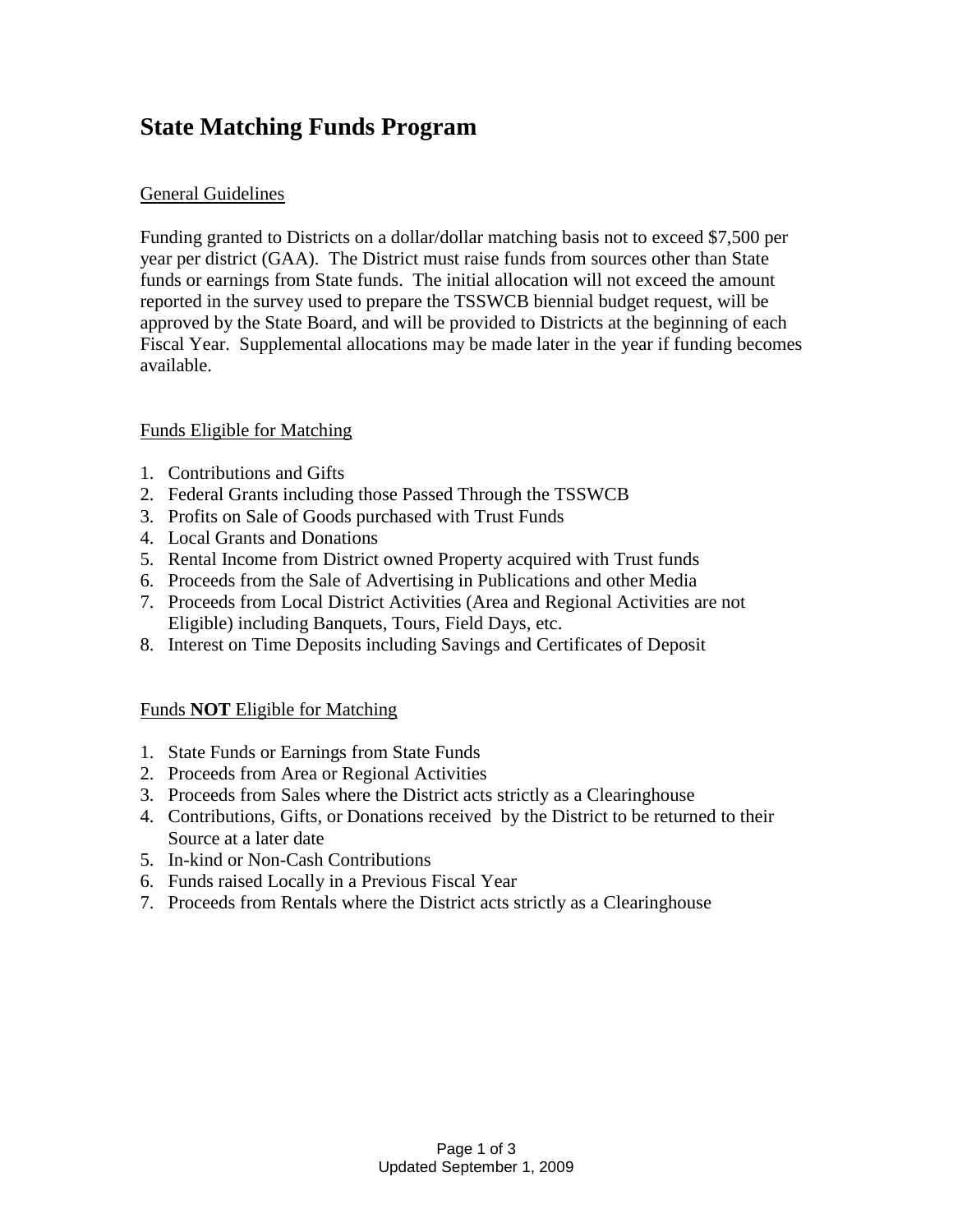#### Some Examples of Methods used by Districts to Raise Matching Funds

- 1. Contributions, Gifts, or Donations
	- a. Counties
	- b. Cooperators
	- c. Banks
	- d. Businesses
	- e. School Districts
	- f. Other Governmental Units
- 2. Rentals
	- a. Real Estate
	- b. Conservation Equipment
- 3. Sale of Goods
	- a. Fish
	- b. Seedlings
	- c. Seed
	- d. Pipe
	- e. Conservation Materials
	- f. Surplus Equipment Purchased with Trust Funds
- 4. Sale of Data
	- a. Soil Surveys
	- b. Studies
	- c. Photographs
	- d. Maps
- 5. Promotional Activities
	- a. Awards Programs
	- b. Banquets
	- c. Publications
- 6. Sale of Advertising Space
	- a. Newsletters
	- b. Annual Reports
	- c. Special Reports
- 7. Interest Earnings
	- a. Savings
	- b. Certificates of Deposit
- 8. Federal Grants
	- a. Technical Service Provider Grants Passed Through the TSSWCB
	- b. 319 Clean Water Act Grants Passed Through the TSSWCB
	- c. Federal Grants Applied for and Received Directly by the District